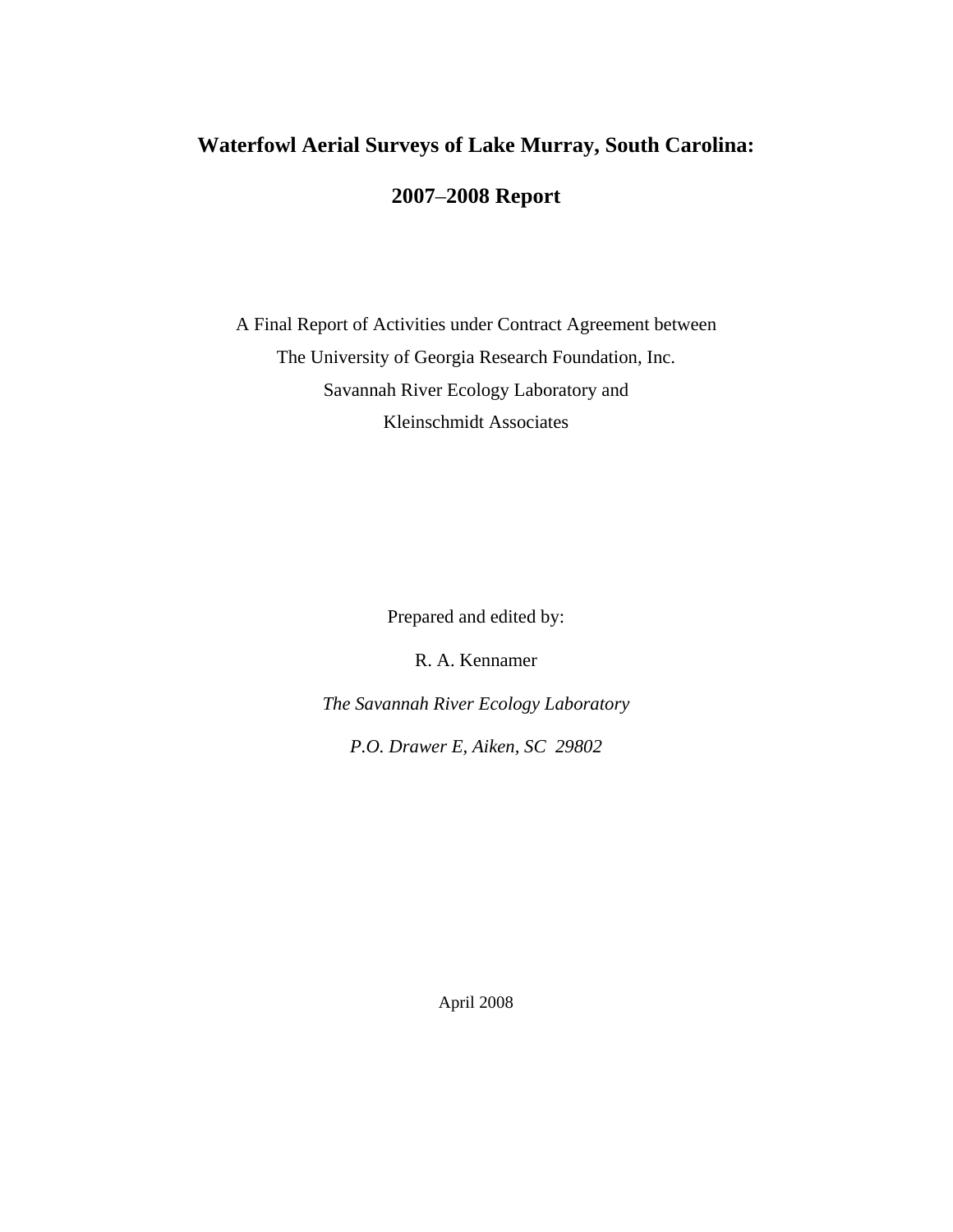## **Contents Page**

| <b>Executive Summary</b> |                                                                                                |     |
|--------------------------|------------------------------------------------------------------------------------------------|-----|
| <b>Introduction</b>      |                                                                                                |     |
| <b>Study Area</b>        |                                                                                                |     |
|                          |                                                                                                |     |
|                          |                                                                                                |     |
|                          |                                                                                                |     |
|                          | Year two (2007–2008)                                                                           |     |
| <b>Acknowledgments</b>   |                                                                                                |     |
| <b>List of Tables</b>    |                                                                                                |     |
| Table                    | 1. Weather conditions during waterfowl aerial surveys                                          |     |
|                          | of Lake Murray in 2006–2007, listed by date                                                    |     |
|                          | Table 2. Species list compiled from waterfowl aerial surveys                                   |     |
|                          | of Lake Murray during 2006–2007 and 2007–2008                                                  |     |
|                          | Table 3. Counts of waterfowl identified from aerial surveys                                    |     |
|                          | of Lake Murray during 2006–2007, listed by date<br>$\ldots \ldots \ldots \ldots \ldots \ldots$ |     |
|                          | Table 4. Weather conditions during waterfowl aerial surveys                                    |     |
|                          | of Lake Murray in 2007-2008, listed by date<br>                                                |     |
|                          | Table 5. Counts of waterfowl identified from aerial surveys                                    |     |
|                          | of Lake Murray during 2007-2008, listed by date                                                |     |
| <b>List of Figures</b>   |                                                                                                |     |
|                          | Figure 1. Map of Lake Murray showing locations referred to                                     |     |
|                          | in the report                                                                                  | 10  |
|                          | Figure 2. Lake Murray daily gage height (feet) during March 1997-                              |     |
|                          | March 2008                                                                                     | 11  |
|                          | Figure 3. Map of Lake Murray showing locations of waterfowl                                    |     |
|                          | concentrations of $>100$ individuals observed during aerial                                    |     |
|                          | surveys in 2006-2007                                                                           | 12  |
|                          | Figure 4. Map of Lake Murray showing locations of waterfowl                                    |     |
|                          | concentrations of >100 individuals observed during aerial<br>surveys in $2007-2008$            | 13  |
| <b>Appendices</b>        |                                                                                                |     |
|                          | Appendix 1. South Carolina Department of Natural Resources                                     |     |
|                          | 2003–2006 mid-winter waterfowl counts from Lake Murray                                         | -14 |

5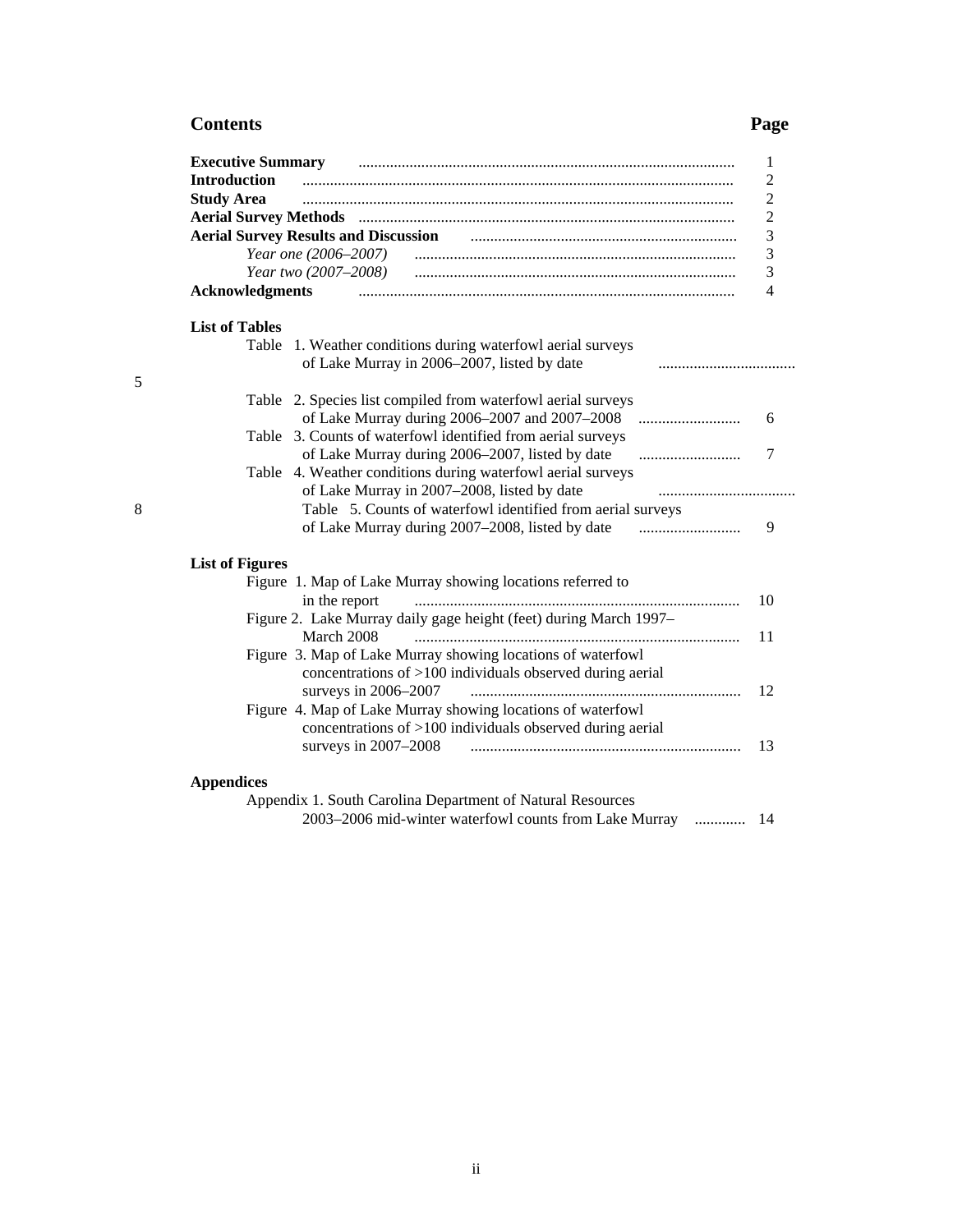#### **Executive Summary**

As a part of the Federal Energy Regulatory Commission (FERC) relicensing process for the Saluda Hydroelectric Project (FERC No. P-516) by the South Carolina Electric & Gas Company (SCE&G), the South Carolina Department of Natural Resources (SCDNR) submitted a study request asking for an evaluation of wintering waterfowl usage at Lake Murray, South Carolina. Kleinschmidt Associates, a consulting firm specializing in engineering, regulatory management and environmental services, is coordinating the relicensing process for SCE&G. In early November 2006, the University of Georgia's Savannah River Ecology Laboratory (SREL) of Aiken, South Carolina, entered into a subconsultant agreement with Kleinschmidt Associates to provide aerial survey data from multiple years describing waterfowl use of Lake Murray, which is located in Lexington, Richland, Saluda, and Newberry Counties.

 In year one, six fixed-wing aerial surveys of the entire Lake Murray basin were conducted between 14 December, 2006 and 27 February, 2007, during which over 4,000 waterfowl were documented using the reservoir. Seven waterfowl species (includes American Coots [*Fulica americana*]) were identified using Lake Murray during the first-year surveys. The Mallard (*Anas platyrhynchos*) was the only dabbling duck species seen at Lake Murray and was the only species observed on every aerial survey, but their numbers never exceeded more than 211 individuals on any single survey. Canada Geese (*Branta canadensis*) were observed on five of six 2006–2007 aerial surveys, with a maximum of 144 observed. Three diving duck species were observed at Lake Murray in 2006–2007, including the Bufflehead (*Bucephala albeola*), Ring-necked Duck (*Aythya collaris*), and Lesser Scaup (*Aythya affinis*). Lesser Scaup were the most numerous waterfowl seen on Lake Murray during the aerial surveys of 2006– 2007, with more than 500 observed on three occasions, and a maximum of 1,535 observed on 19 February, 2007. Lesser Scaup were noted in the vicinity of Goat Island and Pine Island near the Saluda Dam on three surveys where they were observed to have churned-up the shallow waters, presumably as they were bottom feeding.

 During year two of the study, six additional fixed-wing aerial surveys of the Lake Murray basin were conducted between 16 November, 2007 and 21 February, 2008. In this second year, aerial surveys documented only about 850 waterfowl using the reservoir, a decline of almost 80%. In 2007–2008, only four waterfowl species (includes American Coots) were identified using Lake Murray during the surveys. As in the previous year, the Mallard was the only dabbling duck species seen at Lake Murray, but their numbers never exceeded more than 104 individuals on any single survey. Mallards were observed on every aerial survey in 2007–2008. Canada Geese were also observed on all six 2007–2008 aerial surveys, with a maximum of 161 observed. The only diving duck species observed at Lake Murray in 2007–2008 was the Lesser Scaup, but only 10 individuals were seen on a single occasion.

 A declining trend in waterfowl use of the reservoir in recent years noted from SCDNR midwinter waterfowl surveys is likely attributed to several factors, including a multi-year partial drawdown and nuisance aquatic plant control activities that have undoubtedly affected invasive and native vegetation communities that wintering waterfowl depend on as food resources. Additionally, as is common to multipurpose reservoirs like Lake Murray, recreational boating by the general public that was noted during both winters may well be high enough to create disturbance to waterfowl and thereby also contribute to the limited use of the reservoir by these species. With what may be lower quantity and quality waterfowl food resources and observed levels of disturbance on the reservoir in winter, Lake Murray will likely function primarily as a temporary stopover location for migrating waterfowl.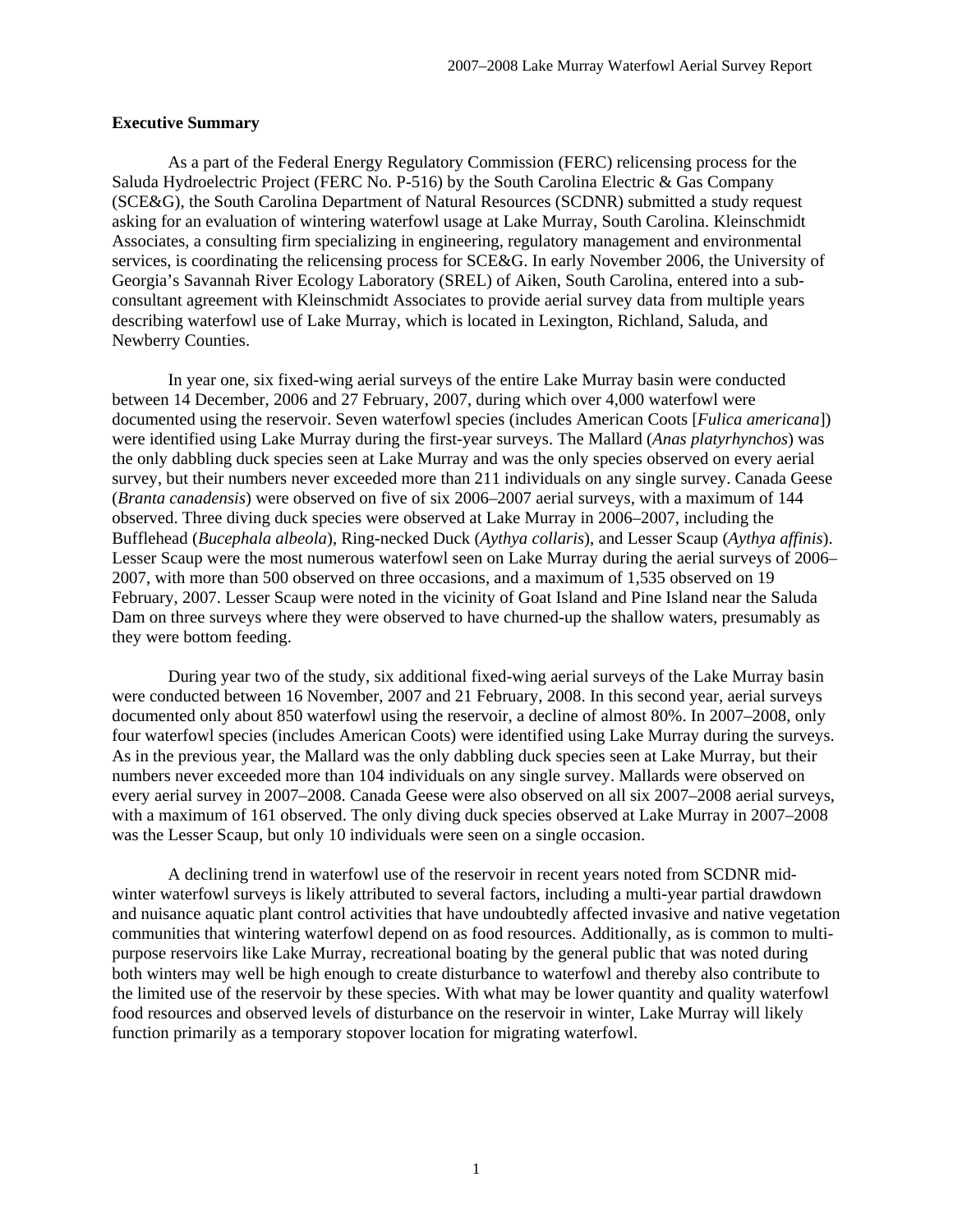#### **Introduction**

 On 29 April, 2005 South Carolina Electric & Gas Company (SCE&G) filed a notice of intent with the Federal Energy Regulatory Commission (FERC) to seek a new license for the Saluda Hydroelectric Project (FERC No. P-516), which includes Lake Murray. The current license for the 206 MW Saluda Hydroelectric plant, which is located near Columbia, SC, expires in 2010. Kleinschmidt Associates, a consulting firm specializing in engineering, regulatory management and environmental services, began coordinating the relicensing process for SCE&G. In addition to its notice of intent, SCE&G also submitted its initial consultation document to begin the official relicensing process. As a result of the review of documents associated with the filing by numerous state and federal resource agencies, the United States Fish and Wildlife Service (USFWS), South Carolina Department of Natural Resources (SCDNR), National Marine Fisheries Service (NMFS), and several Non-governmental Organizations (NGO's) requested studies to determine the potential impact of Project operation on fish and wildlife resources, including the status of overwintering waterfowl on Lake Murray. In early November 2006, the University of Georgia's Savannah River Ecology Laboratory (SREL) of Aiken, South Carolina, entered into a sub-consultant agreement with Kleinschmidt Associates to provide aerial survey data (6 flights/yr) describing waterfowl use of Lake Murray.

### **Study Area**

 Lake Murray (Figure 1) is a 50,000-acre hydroelectric reservoir created in 1930 with the construction of an earthen dam in the Dreher Shoals area of the Saluda River. The lake basin drains some 2,420 square miles in portions of Lexington, Richland, Saluda, and Newberry Counties of South Carolina.

 The Saluda Hydro Project is typically used to meet SCE&G's reserve capacity obligations. Seasonally, as the project is operated, Lake Murray undergoes drawdowns and refills. The minimum drawdown is usually to 350 feet MSL (November–December) and the maximum elevation is held to 358 feet MSL (May–June; Figure 2). Spillway gates prevent the reservoir from rising above the 360-foot capacity level. Although originally developed for hydroelectric power production, damming of the natural watercourse of the Saluda River to create the reservoir also provided for recreational and real estate development, which have flourished because of the proximity to the state capital in Columbia.

#### **Aerial Surveys Methods**

 Kleinschmidt Associates provided for air services through Eagle Aviation Inc. (Columbia, SC), which supplied aircraft (Cessna 172) and a pilot for the six planned Lake Murray aerial bird surveys each year. Because of potential bias associated with multiple observers, all aerial surveys were conducted by a single observer. The SREL observer, W. L. Stephens, Jr., accompanied the pilot in the aircraft; the pilot was instructed to fly at an altitude of approximately 200–300 ft and an airspeed of about 80–105 mph. Surveys consisted of complete coverages of the lake basin, thus providing what were considered true count data as opposed to randomized line-transect surveys which would yield only estimates of bird abundance (this latter technique is often used when study areas are much larger geographic regions). The pilot was instructed to circle above larger flocks of birds while species were identified and counts were made. Bird species and numbers of individuals were recorded directly onto field maps of the lake; after survey completion, observed birds were tallied by species and recorded on a summary data sheet. Additional data provided on each summary data sheet included: date, start/end times of survey, and general weather conditions at the time of the aerial survey (i.e., visibility, wind, temperature, rainfall). Meteorological information from Dutch Oaks station, Irmo, SC was also gathered for each flight period.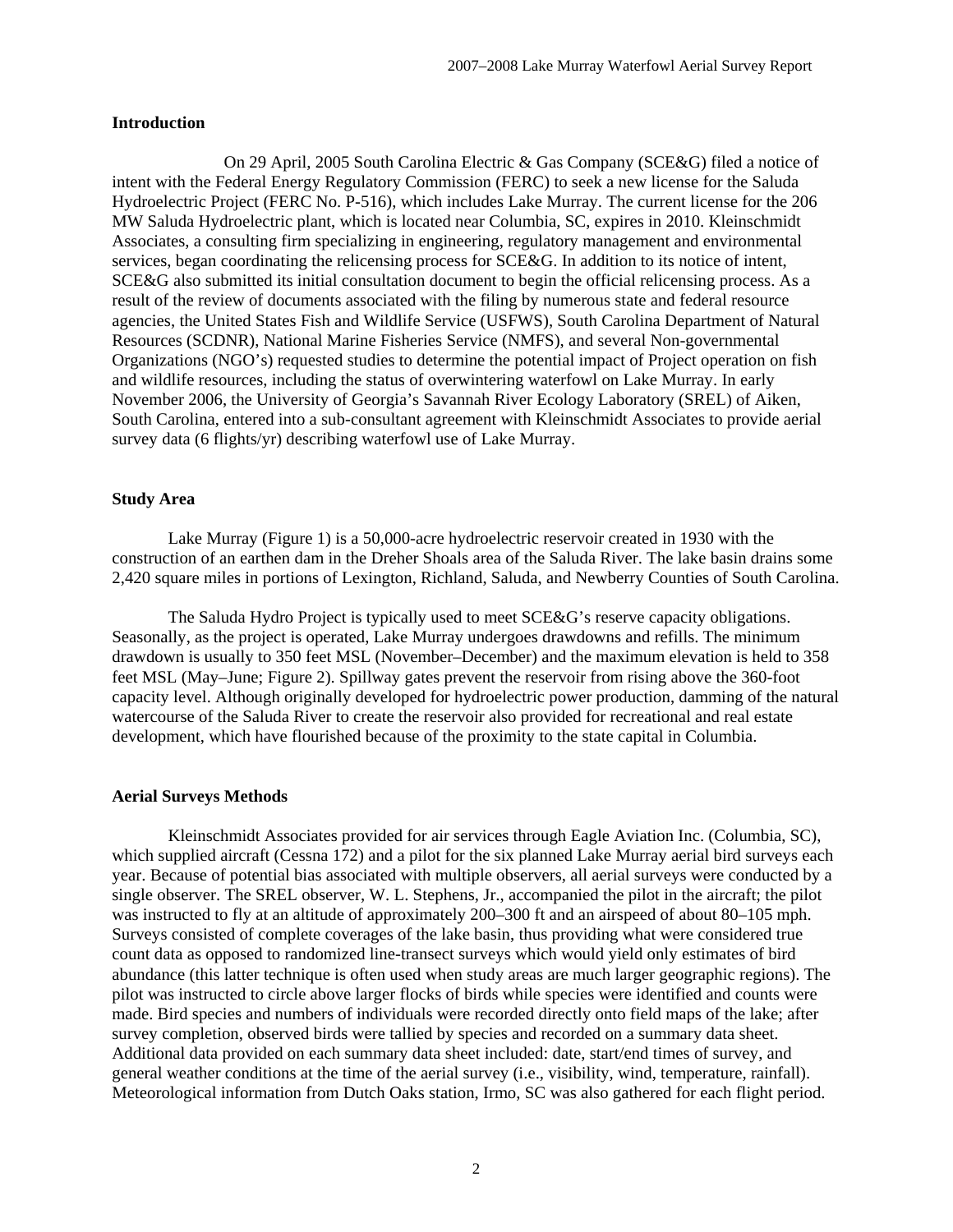Aerial surveys were conducted during the early-afternoon hours, with all surveys being started by 1500hrs. Surveys generally lasted 1.5–2 hours.

 Data were stored on a networked PC-workstation operating in a Microsoft-Windows environment. The Statistical Analysis System (Statistical Analysis System, SAS Institute, Inc., Cary, NC) was used to summarize the aerial survey data.

#### **Aerial Survey Results and Discussion**

#### *Year one (2006–2007)*

 During year one, six fixed-wing aerial surveys of the entire Lake Murray basin were conducted between 14 December, 2006 and 27 February, 2007. A flight scheduled for 29 November, 2006 was cancelled due to limited visibility (fog) conditions in and around the survey area, and could not be rescheduled until mid-December, 2006. A flight scheduled for 5 January, 2007 was rescheduled for 9 January, 2007 because of inclement weather on the original date. Also, a flight scheduled for 6 February, 2007 was cancelled by Eagle Aviation due to plane/pilot availability; this flight was rescheduled to 19 February, 2007. Prevailing weather conditions during the 2006–2007 flights are provided in Table 1.

 Seven waterfowl species (includes American Coots [*Fulica americana*]) were identified using Lake Murray during the 2006–2007 aerial surveys (Table 2). During these surveys, over 4,000 waterfowl were documented using the reservoir (Table 3). Mallards (*Anas platyrhynchos*) were the only dabbling duck species seen at Lake Murray and were the only species observed on every aerial survey, but their numbers never exceeded more than 211 individuals on any single survey (Table 3). Canada Geese (*Branta canadensis*) were observed on five of six 2006–2007 aerial surveys, with a maximum of 144 observed. Three diving duck species were observed at Lake Murray in 2006–2007, including the Bufflehead (*Bucephala albeola*), Ring-necked Duck (*Aythya collaris*), and Lesser Scaup (*Aythya affinis*; Table 3).

 Figure 3 shows the Lake Murray locations of waterfowl concentrations of >100 individuals observed during aerial surveys in the winter of 2006–2007. These locations included an area just west of the SC Hwy 391 bridge over the Saluda River fork, the Hollow Creek region of the lake, the Lowman Creek area near the Lighthouse Marina, and around islands in the vicinity of the Saluda Dam. Lesser Scaup were the most numerous waterfowl seen on Lake Murray during the 2006–2007 aerial surveys, with more than 500 observed on three occasions, and a maximum of 1,535 observed on 19 February, 2007 (Table 3). Lesser Scaup were noted in the vicinity of Goat Island and Pine Island near the Saluda Dam (Figure 1) on three surveys where they were observed to have churned-up the shallow waters, presumably as they were bottom feeding. Lesser Scaup often prefer feeding on small mussels such as the Asiatic clam (*Corbicula fluminea*) which occur in southeastern reservoirs.

#### *Year two (2007–2008)*

 During year two of the study, six additional fixed-wing aerial surveys of the Lake Murray basin were conducted between 16 November, 2007 and 21 February, 2008. A flight scheduled for 3 December, 2007 was rescheduled to 12 December, 2007 due to pilot illness. A flight scheduled for 22 January, 2008 was rescheduled for 28 January, 2008 because of inclement weather on the original date. Also, a flight scheduled for 13 February, 2008 was rescheduled to 21 February, 2008 because of windy conditions on the original date. Prevailing weather conditions during the 2007–2008 flights are provided in Table 4. Of note, heavy rain falling during the later portion of the 21 February, 2008 flight lead to very poor visibility while surveying most of the southern shore of Lake Murray.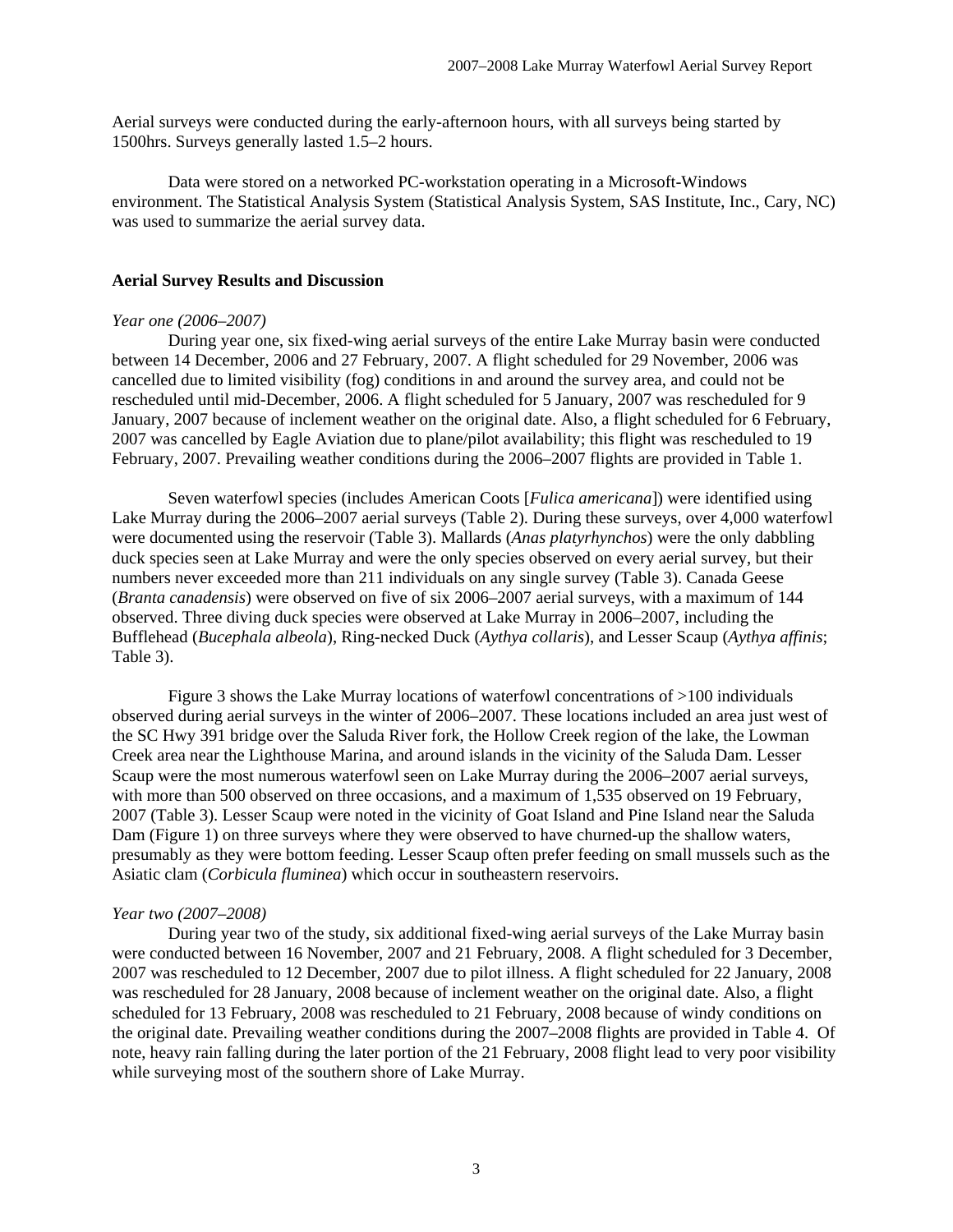In year two, only four waterfowl species (includes American Coots) were identified by aerial surveys using Lake Murray (Table 2). During the 2007–2008 surveys, only 845 total waterfowl were documented using the reservoir (Table 5), a decline of almost 80% from the previous year. As in the first year, the Mallard was the only dabbling duck species seen at Lake Murray in 2007–2008, but their numbers never exceeded more than 104 individuals on any single survey (Table 5). Mallards were observed on every aerial survey in 2007–2008. Canada Geese were also observed on all six 2007–2008 aerial surveys, with a maximum of 161 observed (Table 5). The only diving duck species observed at Lake Murray in 2007–2008 was the Lesser Scaup, but only 10 individuals were seen on a single occasion (Table 5). American Coots were observed on only one aerial survey in 2007–2008, totaling 200 individuals. One adult Bald Eagle (*Haliaeetus leucocephalus*) was also observed at Lake Murray on 28 January, 2008.

 Figure 4 shows the Lake Murray locations of waterfowl concentrations of >100 individuals observed during aerial surveys in the winter of 2007–2008. This single location was an area just west of the SC Hwy 391 bridge over the Saluda River fork. American Coots were the most numerous waterfowl seen on Lake Murray during the aerial surveys, with 200 observed on a single occasion (Table 5).

 A declining trend in waterfowl use of the reservoir in recent years noted from SCDNR midwinter waterfowl surveys (see Appendix 1) is likely attributed to several factors, including a multi-year partial drawdown (drawdown began in the fall of 2002; refill began in the spring of 2005) and nuisance aquatic plant control activities that have affected vegetation and associated macro-invertebrates that wintering waterfowl depend on as food resources. Another factor that commonly has a negative affect on waterbird use of waterbodies is human disturbance. Recreational boat use by the general public that was noted during both winters of the current study, even during the coldest months of the year, may well be high enough to create disturbance to waterfowl and thereby also contribute to the limited use of the reservoir by these species. With what may be lower quantity and quality waterfowl food resources and observed levels of disturbance on the reservoir in winter, Lake Murray will likely function primarily as a temporary stopover location for migrating waterfowl.

#### **Acknowledgments**

 We extend our sincere thanks to Paul Watkins, pilot with Eagle Aviation, who, together with SREL's Warren L. "Cub" Stephens Jr., spent hours above Lake Murray surveying waterfowl. C. Shane Boring, an Environmental Scientist with Kleinschmidt Associates, provided guidance throughout the study period. Cherie Summer and Bob Nestor of SREL assisted with contract arrangements. Many thanks to all those involved in one way or another.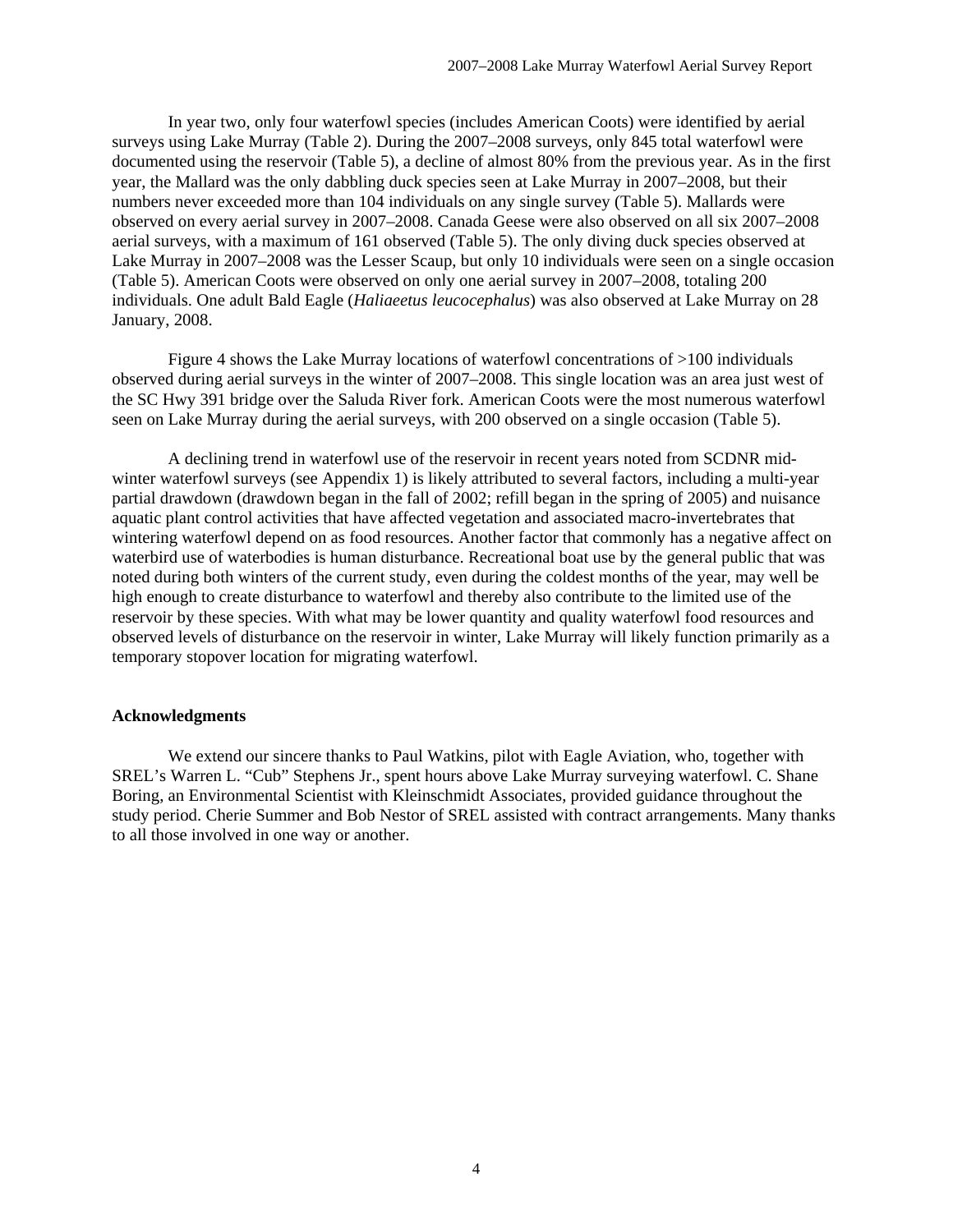| <b>Survey Date:</b>                     | 12/14/2006    | 12/27/2006     | 1/9/2007                      | 1/19/2007                     | 2/19/2007                | 2/27/2007      |
|-----------------------------------------|---------------|----------------|-------------------------------|-------------------------------|--------------------------|----------------|
| <b>Observer</b>                         | W.L. Stephens | W.L. Stephens  | W.L. Stephens                 | W.L. Stephens                 | W.L. Stephens            | W.L. Stephens  |
| <b>Start Time</b>                       | 14:45         | 13:00          | 12:00                         | 12:30                         | 15:00                    | 14:00          |
| <b>Stop Time</b>                        | 16:15         | 14:45          | 13:30                         | 14:30                         | 16:30                    | 15:30          |
| <b>Noted General Conditions</b>         | PC/Hazy/Calm  | Clear/Calm     | Clear/Windy                   | Clear/Windy                   | Clear/Cool               | Clear/Cool     |
| Irmo Temp Range $(C)^*$                 | $17-19$ °C    | $11^{\circ}$ C | $13 - 14$ <sup>o</sup> C      | $13 - 14$ <sup>o</sup> C      | $14 - 15$ <sup>o</sup> C | $20^{\circ}$ C |
| Irmo Wind (mph)*                        | Calm-SW $@2$  | Calm-W $@5$    | Calm-SW $@17;$<br>Gusts $@22$ | Calm-SW $@14;$<br>Gusts $@23$ | Calm-SSW $@2$            | $Calm-SSW@6$   |
| <b>Irmo Rainfall Rate</b><br>$(mm/hr)*$ | None          | None           | None                          | None                          | None                     | None           |
| <b>Irmo Sky Conditions*</b>             | <b>OVC</b>    | <b>FEW</b>     | <b>CLR</b>                    | <b>BKN</b>                    | <b>FEW</b>               | <b>BKN</b>     |

Table 1. Weather conditions during waterfowl aerial surveys of Lake Murray in 2006–2007.

\*Dutch Oaks, Irmo, SC; Latitude: N 34 ° 8 ' 49 '' ( 34.147 ° ); Longitude: W 81 ° 12 ' 54 '' ( –81.215 ° ); Elevation: 366 ft; Station Hardware: Oregon Scientific WMR968; Abbreviations: PC=Partly Cloudy, OVC=Overcast, FEW=Few Clouds, SCT=Scattered Clouds, CLR=Clear Skies, BKN=Broken Skies, RN = Rain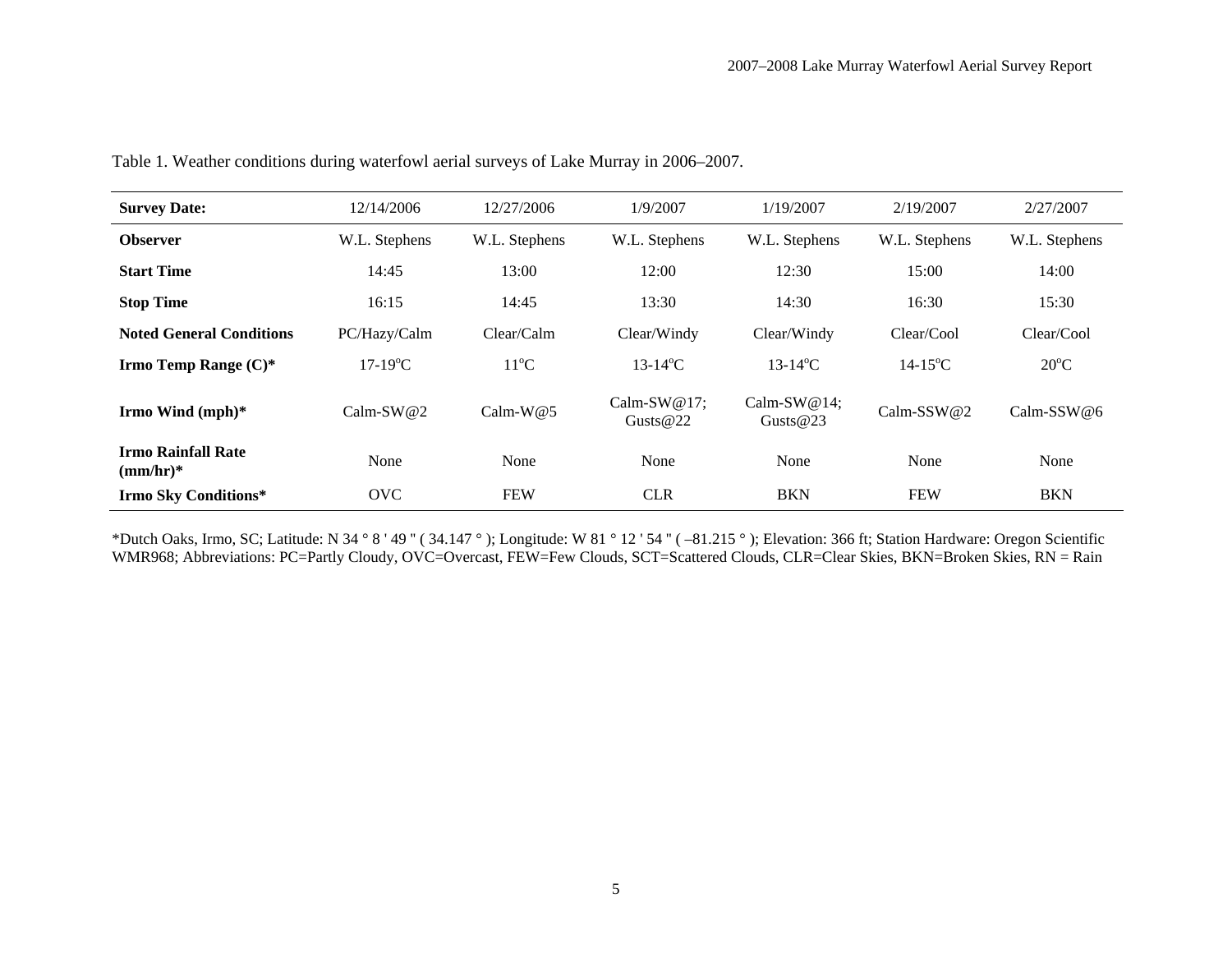| Guild                 | <b>Common Name</b> | <b>Scientific Name</b> | 2006-2007 | 2007-2008 |  |
|-----------------------|--------------------|------------------------|-----------|-----------|--|
| <b>Swans</b>          |                    |                        |           |           |  |
|                       | Mute Swan          | Cygnus olor            | X         |           |  |
| Geese                 |                    |                        |           |           |  |
|                       | Canada Goose       | Branta canadensis      | X         | X         |  |
| <b>Dabbling Ducks</b> |                    |                        |           |           |  |
|                       | Mallard            | Anas platyrhynchos     | X         | X         |  |
| <b>Diving Ducks</b>   |                    |                        |           |           |  |
|                       | Ring-necked Duck   | Aythya collaris        | X         |           |  |
|                       | Lesser Scaup       | Aythya affinis         | X         | X         |  |
|                       | <b>Bufflehead</b>  | Bucephala albeola      | X         |           |  |
| <b>Rails</b>          |                    |                        |           |           |  |
|                       | American Coot      | Fulica americana       | X         | X         |  |

Table 2. Species list compiled from waterfowl aerial surveys of Lake Murray in 2006–2007 and 2007– 2008.

\_\_\_\_\_\_\_\_\_\_\_\_\_\_\_\_\_\_\_\_\_\_\_\_\_\_\_\_\_\_\_\_\_\_\_\_\_\_\_\_\_\_\_\_\_\_\_\_\_\_\_\_\_\_\_\_\_\_\_\_\_\_\_\_\_\_\_\_\_\_\_\_\_\_\_\_\_\_\_\_\_\_\_\_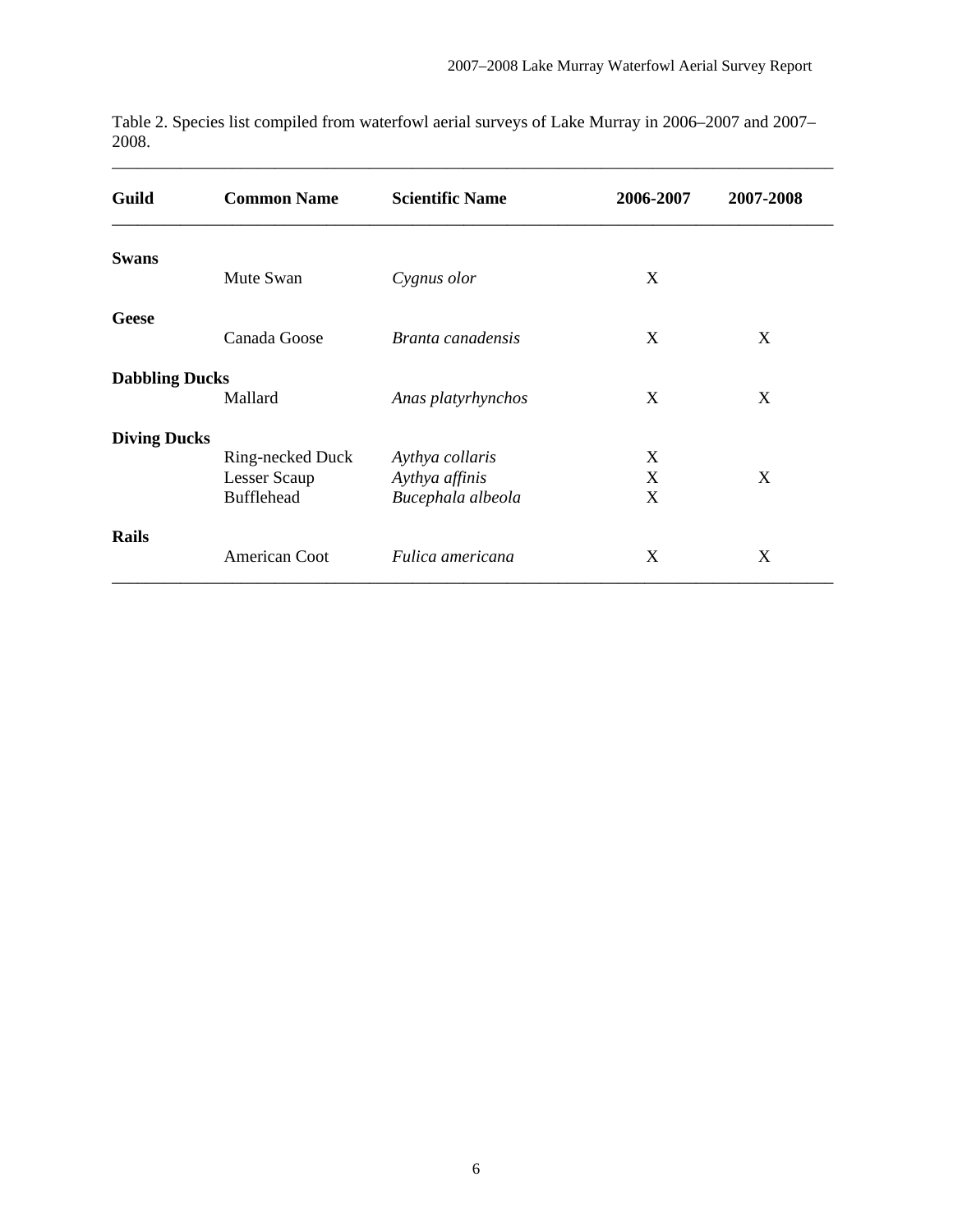| Table 5. Counts of waterfowl identified during action surveys of LaKe Murray in 2000–2007.<br><b>Survey Date:</b>                                                                                   | 12/14/06         | 12/27/06         | 1/9/07           | 1/19/07          | 2/19/07          | 2/27/07          | All<br>Surveys                                                                                                                                                                          |
|-----------------------------------------------------------------------------------------------------------------------------------------------------------------------------------------------------|------------------|------------------|------------------|------------------|------------------|------------------|-----------------------------------------------------------------------------------------------------------------------------------------------------------------------------------------|
| Mallard<br><b>American Black Duck</b><br><b>Mottled Duck</b><br>Gadwall<br>American Wigeon<br>Green-Wing Teal<br><b>Blue-Wing Teal</b><br>Northern Shoveler<br>Northern Pintail<br><b>Wood Duck</b> | 211              | 46               | 16               | 23               | 25               | $\overline{7}$   | 328<br>$\boldsymbol{0}$<br>$\boldsymbol{0}$<br>$\boldsymbol{0}$<br>$\boldsymbol{0}$<br>$\boldsymbol{0}$<br>$\boldsymbol{0}$<br>$\boldsymbol{0}$<br>$\boldsymbol{0}$<br>$\boldsymbol{0}$ |
| <b>Total Dabblers:</b>                                                                                                                                                                              | 211              | 46               | 16               | 23               | 25               | $\tau$           | 328                                                                                                                                                                                     |
| Redhead<br>Canvasback<br>Scaup spp.<br>Ring-necked Duck<br>Common Goldeneye<br><b>Bufflehead</b><br><b>Ruddy Duck</b>                                                                               |                  | 920<br>106<br>14 | 100<br>8         | 600<br>11        | 1535<br>$8\,$    |                  | $\boldsymbol{0}$<br>$\boldsymbol{0}$<br>3155<br>106<br>$\boldsymbol{0}$<br>41<br>$\boldsymbol{0}$                                                                                       |
| <b>Total Divers:</b>                                                                                                                                                                                | $\boldsymbol{0}$ | 1040             | 108              | 611              | 1543             | $\boldsymbol{0}$ | 3302                                                                                                                                                                                    |
| Scoter spp.<br>Long-tailed Duck<br>Harlequin Duck                                                                                                                                                   |                  |                  |                  |                  |                  |                  | $\boldsymbol{0}$<br>$\boldsymbol{0}$<br>$\boldsymbol{0}$                                                                                                                                |
| <b>Total Seaducks:</b>                                                                                                                                                                              | $\boldsymbol{0}$ | $\boldsymbol{0}$ | $\boldsymbol{0}$ | $\boldsymbol{0}$ | $\boldsymbol{0}$ | $\boldsymbol{0}$ | $\boldsymbol{0}$                                                                                                                                                                        |
| Merganser spp.                                                                                                                                                                                      |                  |                  |                  |                  |                  |                  | $\boldsymbol{0}$                                                                                                                                                                        |
| <b>Unidentified Ducks</b>                                                                                                                                                                           |                  |                  |                  |                  |                  |                  | $\boldsymbol{0}$                                                                                                                                                                        |
| <b>Total Ducks:</b>                                                                                                                                                                                 | 211              | 1086             | 124              | 634              | 1568             | $\boldsymbol{7}$ | 3630                                                                                                                                                                                    |
| <b>Brant</b><br><b>Snow Goose</b><br><b>White-Fronted Goose</b><br>Canada Goose                                                                                                                     |                  | 66               | 144              | 140              | 9                | 19               | $\boldsymbol{0}$<br>$\boldsymbol{0}$<br>$\overline{0}$<br>378                                                                                                                           |
| <b>Total Geese:</b>                                                                                                                                                                                 | $\boldsymbol{0}$ | 66               | 144              | 140              | 9                | 19               | 378                                                                                                                                                                                     |
| Tundra Swan<br>Trumpeter Swan<br>Mute Swan                                                                                                                                                          |                  |                  |                  |                  | $\mathfrak{2}$   |                  | $\boldsymbol{0}$<br>$\boldsymbol{0}$<br>$\overline{2}$                                                                                                                                  |
| <b>Total Swans:</b>                                                                                                                                                                                 | $\boldsymbol{0}$ | $\boldsymbol{0}$ | $\boldsymbol{0}$ | $\boldsymbol{0}$ | $\mathfrak{2}$   | $\boldsymbol{0}$ | $\sqrt{2}$                                                                                                                                                                              |
| American Coot                                                                                                                                                                                       | 50               |                  |                  |                  |                  |                  | 50                                                                                                                                                                                      |
| <b>Grand Total:</b>                                                                                                                                                                                 | 261              | 1152             | 268              | 774              | 1579             | 26               | 4060                                                                                                                                                                                    |

Table 3. Counts of waterfowl identified during aerial surveys of Lake Murray in 2006–2007.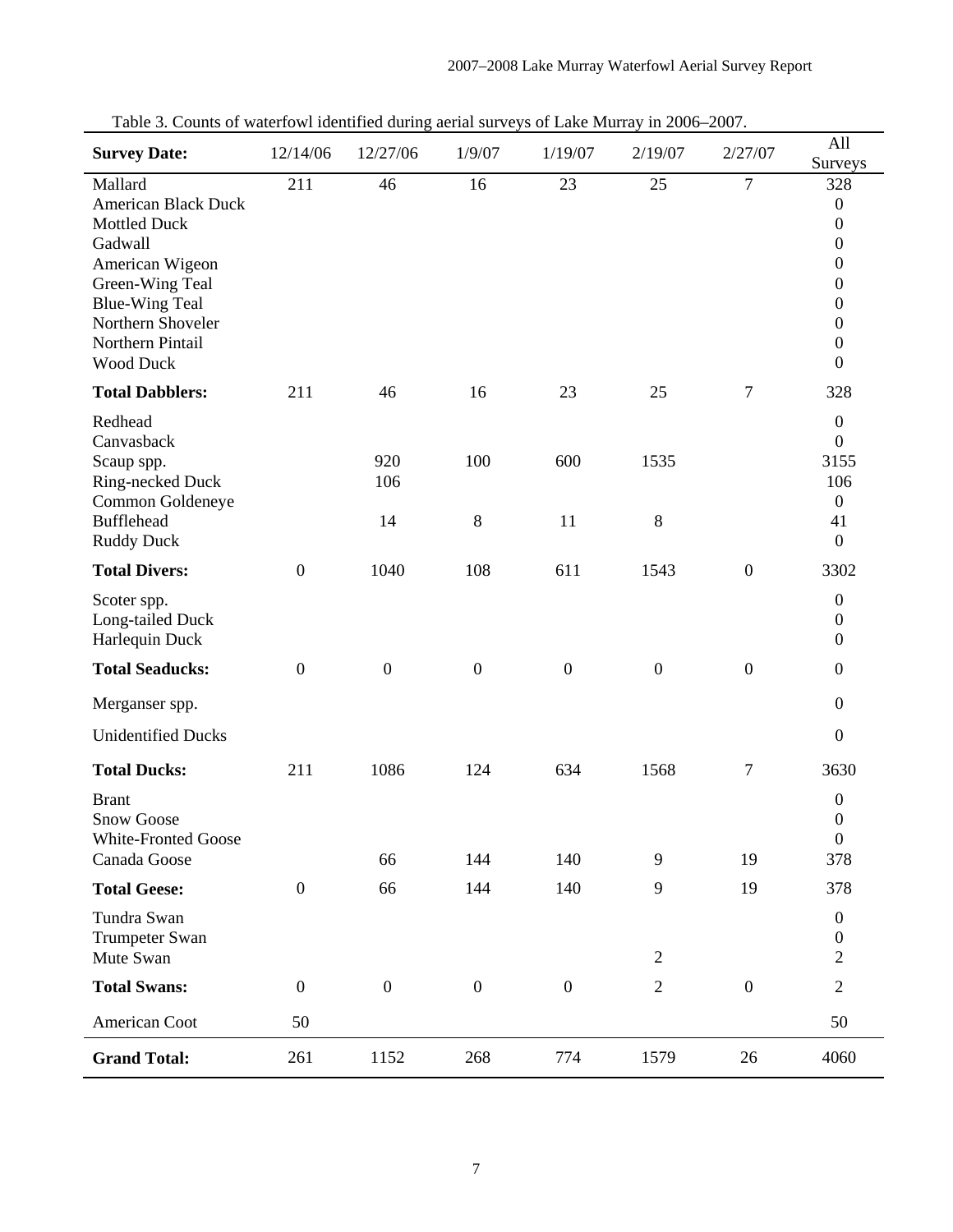| <b>Survey Date:</b>                     | 11/16/2007                   | 12/12/2007                 | 12/19/2007                   | 1/7/2008                   | 1/28/2008                    | 2/21/2008               |
|-----------------------------------------|------------------------------|----------------------------|------------------------------|----------------------------|------------------------------|-------------------------|
| <b>Observer</b>                         | W.L. Stephens                | W.L. Stephens              | W.L. Stephens                | W.L. Stephens              | W.L. Stephens                | W.L. Stephens           |
| <b>Start Time</b>                       | 13:00                        | 13:00                      | 13:00                        | 13:00                      | 13:00                        | 13:00                   |
| <b>Stop Time</b>                        | 16:00                        | 15:00                      | 15:00                        | 15:30                      | 16:00                        | 14:30                   |
| <b>Noted General Conditions</b>         | Clear/Light wind             | Clear/Windy                | PC/Light wind                | Clear/Light wind           | Clear/Light wind             | Cloudy/Rain             |
| Irmo Temp Range $(C)^*$                 | $12-13$ <sup>o</sup> C       | $26-27$ <sup>o</sup> C     | $13 - 15$ <sup>o</sup> C     |                            | $14 - 15$ <sup>o</sup> C     | $9-10^{\circ}$ C        |
| Irmo Wind (mph)*                        | Calm-SW $@10$<br>Gusts $@21$ | $Calm-SW@9$<br>Gusts $@25$ | Calm-SW $@8;$<br>Gusts $@17$ | Calm-SSW@7;<br>Gusts $@12$ | Calm-WSW $@8$<br>Gusts $@13$ | $Calm-NE@8$<br>Gusts@20 |
| <b>Irmo Rainfall Rate</b><br>$(mm/hr)*$ | None                         | None                       | None                         | None                       | None                         | None                    |
| <b>Irmo Sky Conditions*</b>             | <b>BKN</b>                   | <b>BKN</b>                 | <b>BKN</b>                   | <b>BKN</b>                 | <b>BKN</b>                   | <b>BKN</b>              |

Table 4. Weather conditions during waterfowl aerial surveys of Lake Murray in 2007–2008.

\*Dutch Oaks, Irmo, SC; Latitude: N 34 ° 8 ' 49 '' ( 34.147 ° ); Longitude: W 81 ° 12 ' 54 '' ( –81.215 ° ); Elevation: 366 ft; Station Hardware: Oregon Scientific WMR968; Abbreviations: PC=Partly Cloudy, OVC=Overcast, FEW=Few Clouds, SCT=Scattered Clouds, CLR=Clear Skies, BKN=Broken Skies, RN = Rain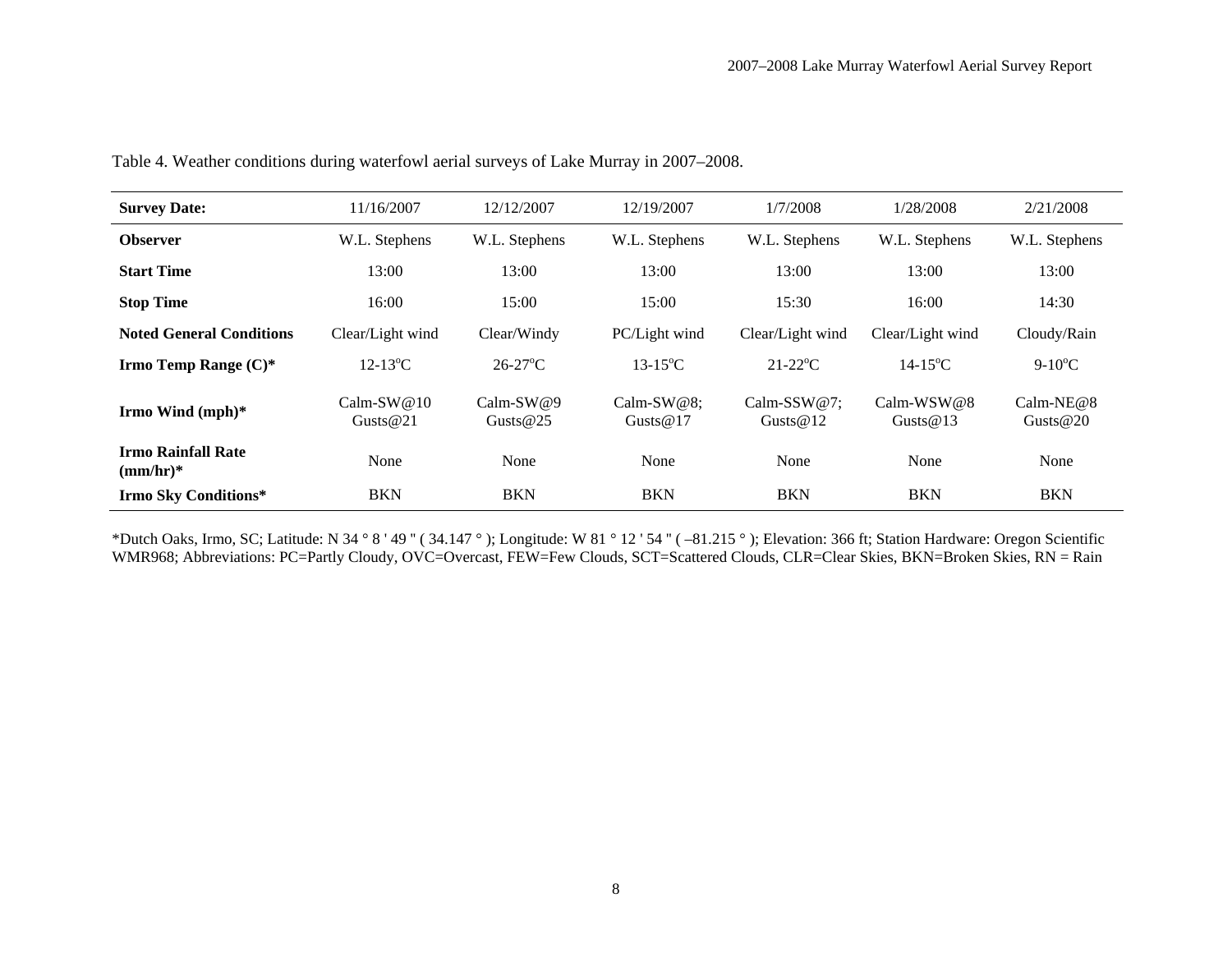| Table 5. Counts of waterfowl identified during action surveys of LaKe Multay in $2007-2008$ .<br><b>Survey Date:</b> | 11/16/07         | 12/12/07         | 12/19/07         | 1/7/08           | 1/28/08          | 2/21/08          | All                                  |
|----------------------------------------------------------------------------------------------------------------------|------------------|------------------|------------------|------------------|------------------|------------------|--------------------------------------|
| Mallard                                                                                                              | $\overline{4}$   | $\overline{2}$   | 38               | 104              | $\overline{2}$   | $8\,$            | Surveys<br>158                       |
| <b>American Black Duck</b>                                                                                           |                  |                  |                  |                  |                  |                  | $\boldsymbol{0}$                     |
| <b>Mottled Duck</b>                                                                                                  |                  |                  |                  |                  |                  |                  | $\boldsymbol{0}$                     |
| Gadwall                                                                                                              |                  |                  |                  |                  |                  |                  | $\boldsymbol{0}$                     |
| American Wigeon<br>Green-Wing Teal                                                                                   |                  |                  |                  |                  |                  |                  | $\boldsymbol{0}$<br>$\boldsymbol{0}$ |
| <b>Blue-Wing Teal</b>                                                                                                |                  |                  |                  |                  |                  |                  | $\boldsymbol{0}$                     |
| Northern Shoveler                                                                                                    |                  |                  |                  |                  |                  |                  | $\boldsymbol{0}$                     |
| Northern Pintail<br><b>Wood Duck</b>                                                                                 |                  |                  |                  |                  |                  |                  | $\boldsymbol{0}$<br>$\boldsymbol{0}$ |
| <b>Total Dabblers:</b>                                                                                               | 4                | $\mathfrak{2}$   | 38               | 104              | $\overline{2}$   | $8\,$            | 158                                  |
|                                                                                                                      |                  |                  |                  |                  |                  |                  |                                      |
| Redhead<br>Canvasback                                                                                                |                  |                  |                  |                  |                  |                  | $\boldsymbol{0}$<br>$\boldsymbol{0}$ |
| Scaup spp.                                                                                                           |                  |                  |                  |                  | 10               |                  | 10                                   |
| Ring-necked Duck                                                                                                     |                  |                  |                  |                  |                  |                  | $\boldsymbol{0}$                     |
| Common Goldeneye<br><b>Bufflehead</b>                                                                                |                  |                  |                  |                  |                  |                  | $\boldsymbol{0}$                     |
| <b>Ruddy Duck</b>                                                                                                    |                  |                  |                  |                  |                  |                  | $\boldsymbol{0}$<br>$\boldsymbol{0}$ |
| <b>Total Divers:</b>                                                                                                 | $\boldsymbol{0}$ | $\boldsymbol{0}$ | $\boldsymbol{0}$ | $\boldsymbol{0}$ | 10               | $\boldsymbol{0}$ | 10                                   |
| Scoter spp.                                                                                                          |                  |                  |                  |                  |                  |                  | $\boldsymbol{0}$                     |
| Long-tailed Duck                                                                                                     |                  |                  |                  |                  |                  |                  | $\boldsymbol{0}$                     |
| Harlequin Duck                                                                                                       |                  |                  |                  |                  |                  |                  | $\boldsymbol{0}$                     |
| <b>Total Seaducks:</b>                                                                                               | $\boldsymbol{0}$ | $\boldsymbol{0}$ | $\boldsymbol{0}$ | $\boldsymbol{0}$ | $\boldsymbol{0}$ | $\boldsymbol{0}$ | $\boldsymbol{0}$                     |
| Merganser spp.                                                                                                       |                  |                  |                  |                  |                  |                  | $\boldsymbol{0}$                     |
| <b>Unidentified Ducks</b>                                                                                            |                  |                  |                  |                  |                  |                  | $\boldsymbol{0}$                     |
| <b>Total Ducks:</b>                                                                                                  | $\overline{4}$   | $\mathfrak{2}$   | 38               | 104              | 12               | $\,8\,$          | 168                                  |
| <b>Brant</b>                                                                                                         |                  |                  |                  |                  |                  |                  | $\boldsymbol{0}$                     |
| <b>Snow Goose</b>                                                                                                    |                  |                  |                  |                  |                  |                  | $\boldsymbol{0}$<br>$\boldsymbol{0}$ |
| White-Fronted Goose<br>Canada Goose                                                                                  | 20               | 90               | 161              | 101              | 69               | 36               | 477                                  |
| <b>Total Geese:</b>                                                                                                  | 20               | 90               | 161              | 101              | 69               | 36               | 477                                  |
| Tundra Swan                                                                                                          |                  |                  |                  |                  |                  |                  | $\boldsymbol{0}$                     |
| Trumpeter Swan                                                                                                       |                  |                  |                  |                  |                  |                  | $\boldsymbol{0}$                     |
| Mute Swan                                                                                                            |                  |                  |                  |                  |                  |                  | $\boldsymbol{0}$                     |
| <b>Total Swans:</b>                                                                                                  | $\boldsymbol{0}$ | $\boldsymbol{0}$ | $\boldsymbol{0}$ | $\boldsymbol{0}$ | $\boldsymbol{0}$ | $\boldsymbol{0}$ | $\boldsymbol{0}$                     |
| American Coot                                                                                                        |                  |                  |                  |                  | 200              |                  | 200                                  |
| <b>Grand Total:</b>                                                                                                  | 24               | 92               | 199              | 205              | 281              | 44               | 845                                  |

Table 5. Counts of waterfowl identified during aerial surveys of Lake Murray in 2007–2008.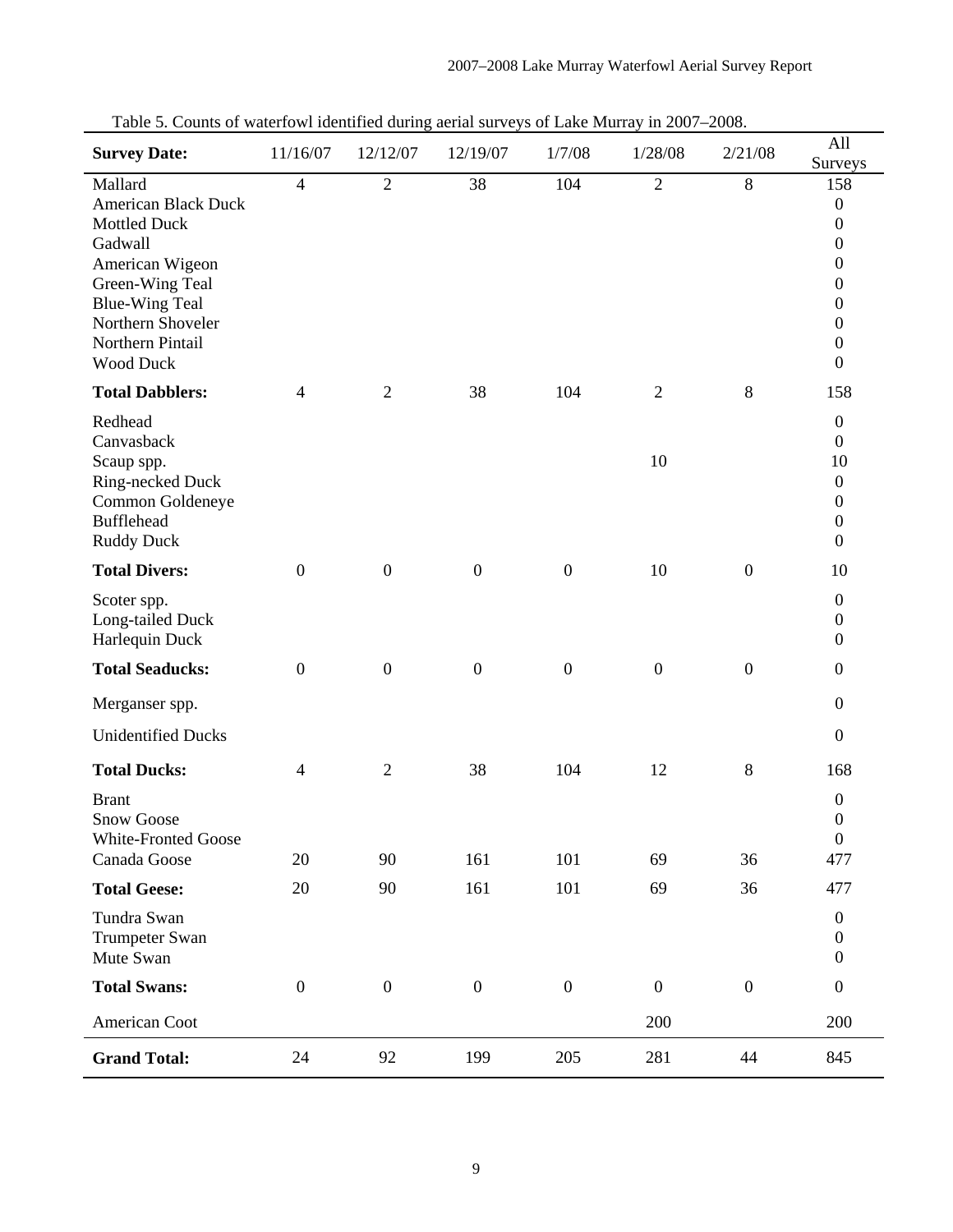

Figure 1. Map of Lake Murray showing locations referred to in the report.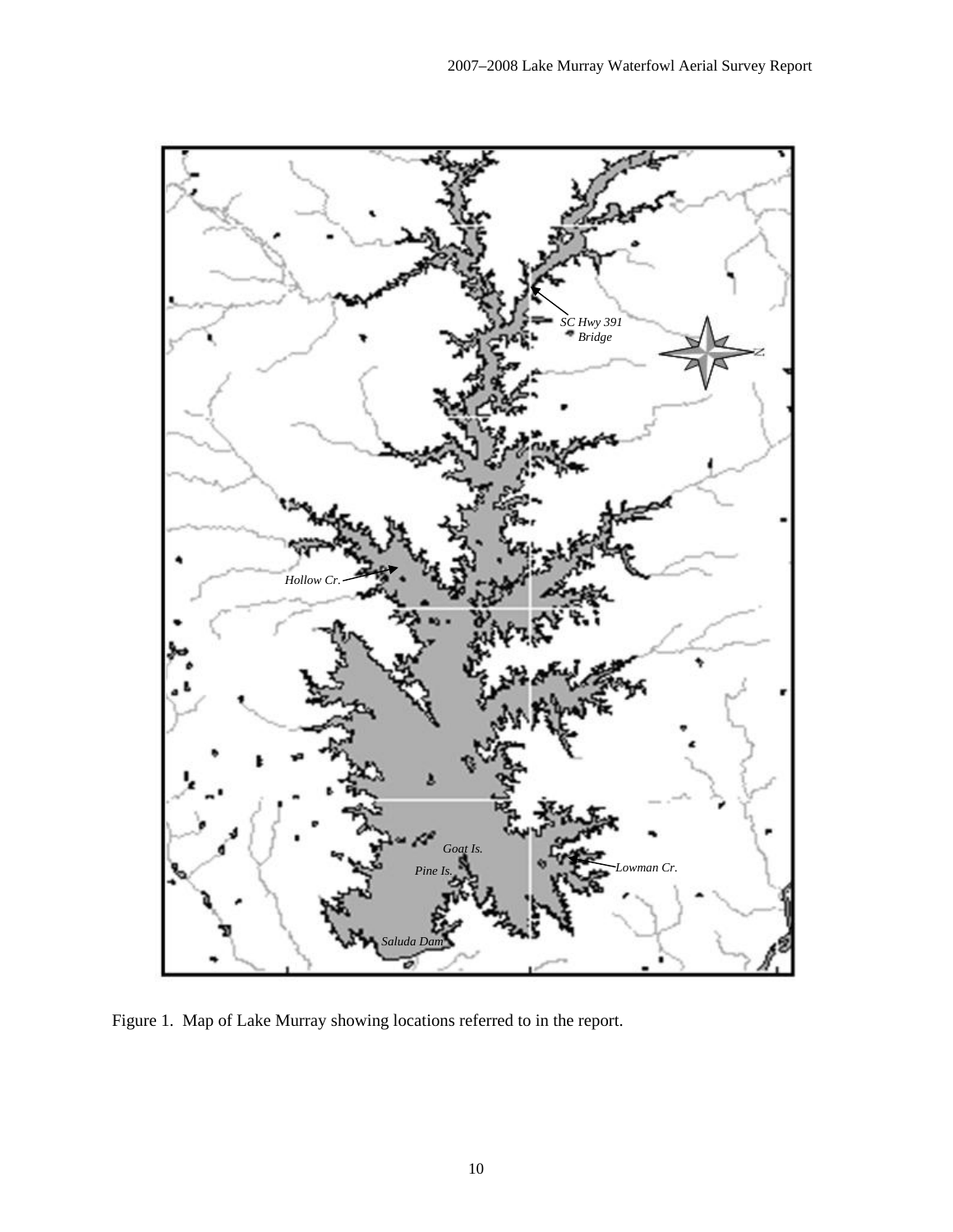

Figure 2. Lake Murray daily gage height (feet; full pool = 360feet) during March 1997–March 2008. Location: Latitude 34°03'07", Longitude 81°13'15" (NAD27), Lexington Co., SC, Hydrologic Unit 03050109; Description: Drainage area: 2,420.00 square miles; Datum of gage: –0.64 feet above sea level NGVD29. Source: U.S. Geological Survey National Water Information System.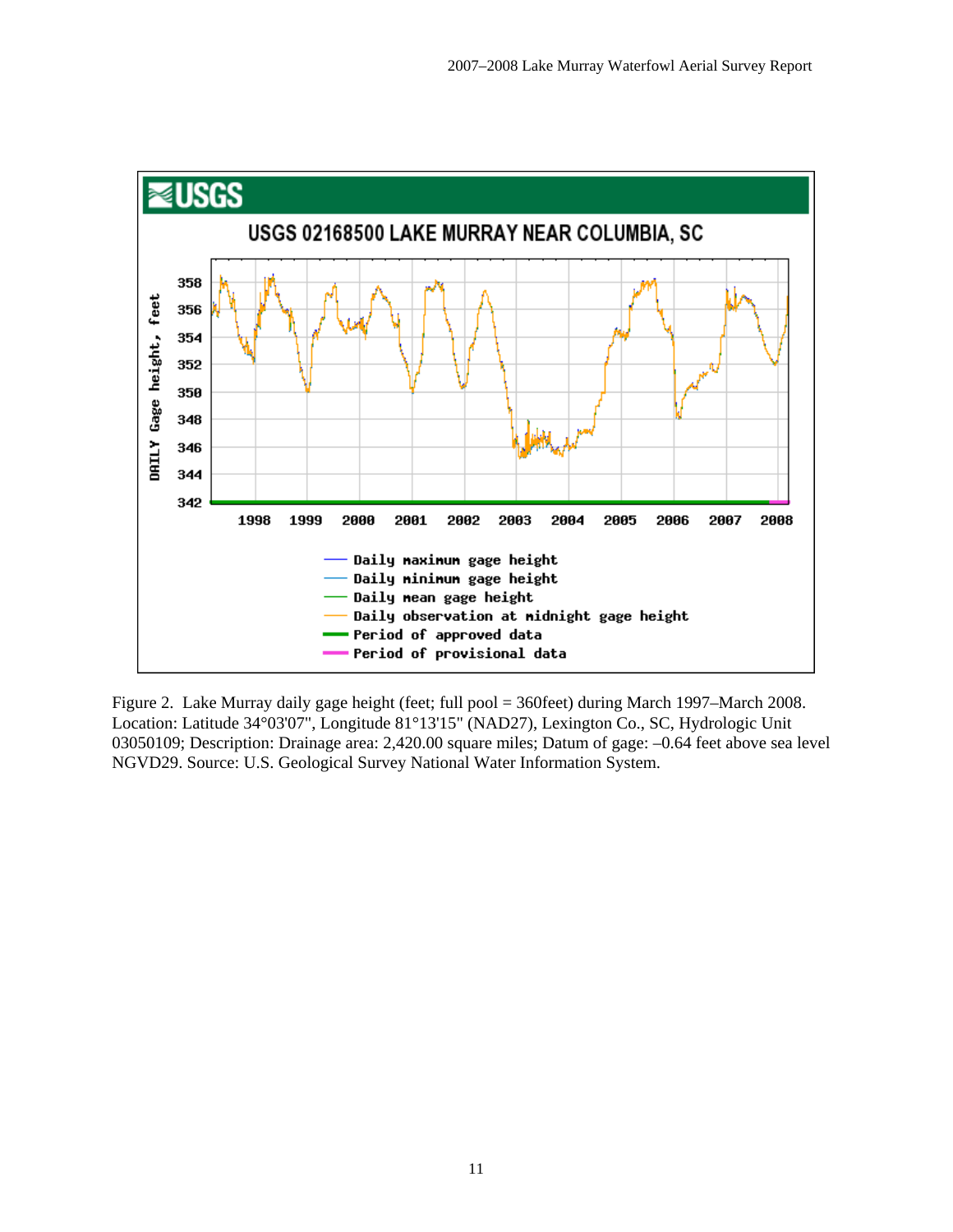

Figure 3. Map of Lake Murray showing locations of waterfowl concentrations of >100 individuals observed during aerial surveys in 2006–2007.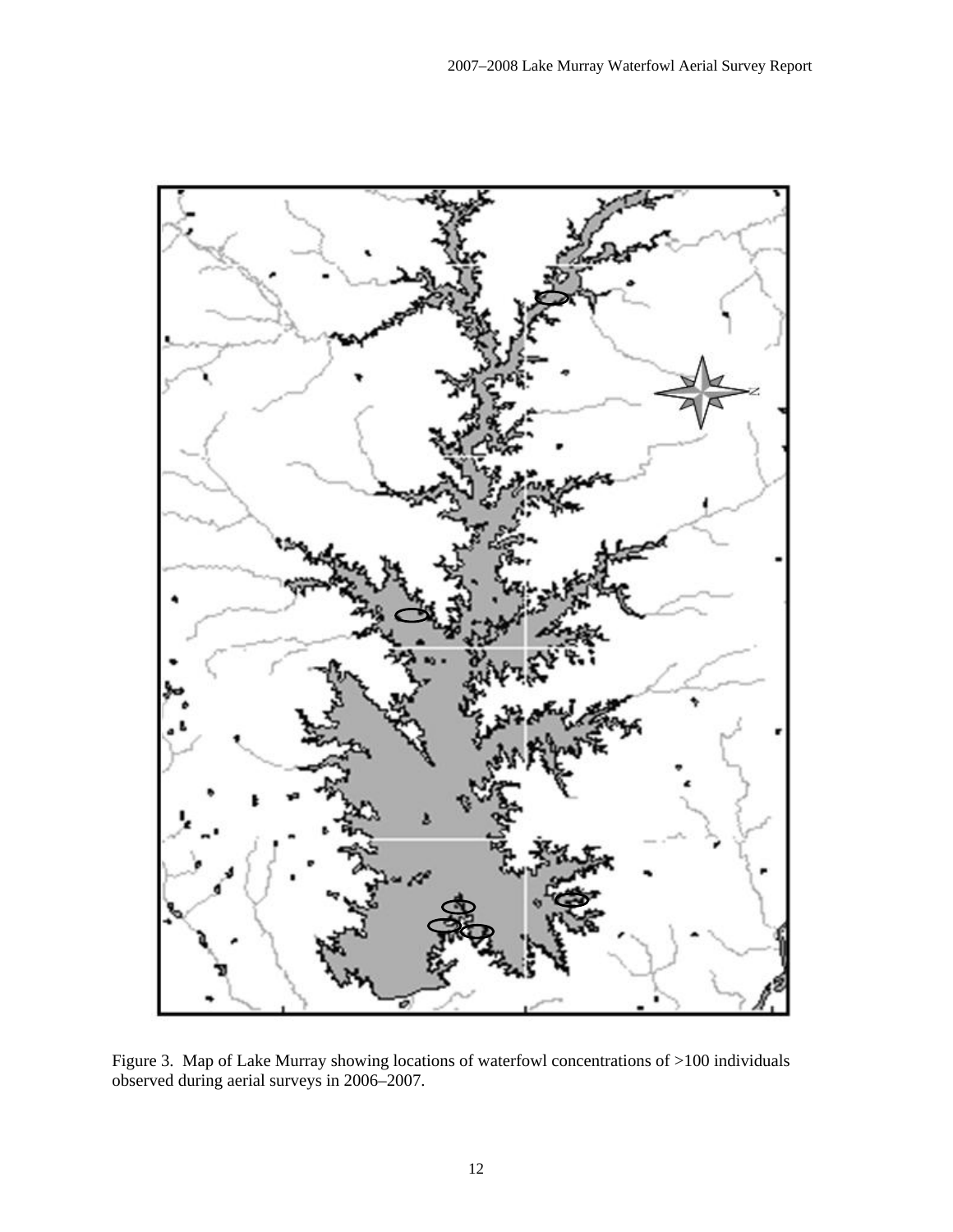

Figure 4. Map of Lake Murray showing locations of waterfowl concentrations of >100 individuals observed during aerial surveys in 2007–2008.